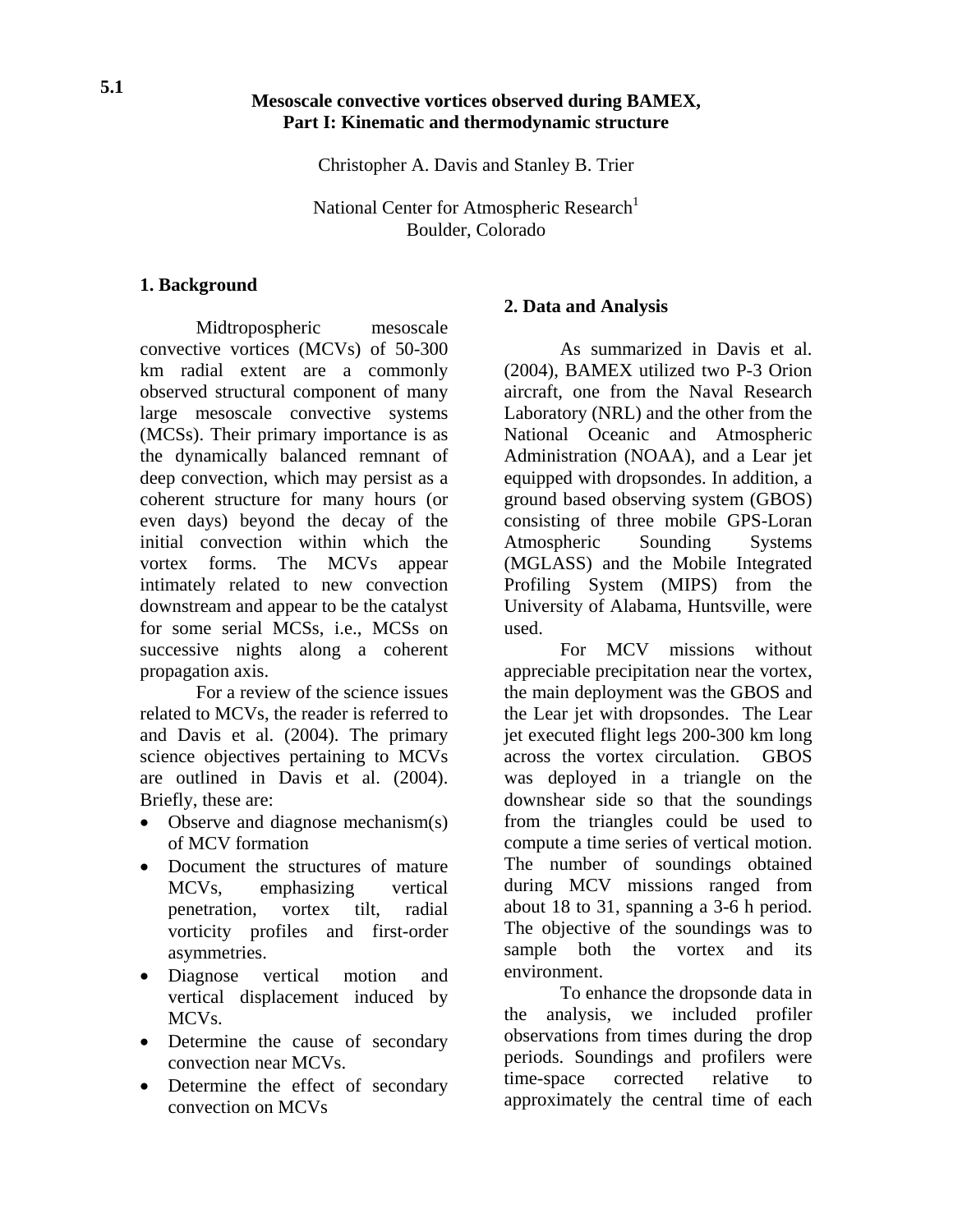flight assuming an average translation speed of the MCV. This was estimated using radar animations to track the center.

To compute quantities such as divergence, vertical motion and relative vorticity, Bellamy (1949) triangles are defined. For each triangle (including any combination of time-space corrected profilers, dropsondes, and MGLASS), the divergence is simply the line integral of the normal wind component. The vorticity is the line integrall of the sideparallel component. Soundings were interpolated to a 10 hPa interval in the vertical from which omega was obtained as the vertical integral of divergence. Because we are interested in lowertropospheric vertical velocity, we integrate only to 600 hPa and apply no integral constraint on divergence.

Having a collection of triangles, with parameters defined at the centroids, subjective and objective analysis was performed. Triangle sizes were confined between  $1000$  and  $30000$  km<sup>2</sup> with a maximum leg length of 200 km (300 km for IOP 15, Sec. 3c).

# **3. MCVs**

In Table 1 we summarize each mature MCV case during BAMEX. All cases occurred within the southwestern part of the BAMEX domain. We estimated the maximum azimuthally averaged tangential wind  $(V_m)$  and the radius at which it occurred  $(R_m)$  for each case. The vortex of IOP 8 was the strongest and had the greatest circulation. The MCV of IOP 4 was the largest, but both IOP 4 and IOP 5 MCVs were clearly embedded within largerscale troughs making assignment of a scale somewhat arbitrary.

| <b>IOP</b>  |                 |                             | 5         | 8                           | 15        |
|-------------|-----------------|-----------------------------|-----------|-----------------------------|-----------|
| date        | 5/24            | 6/2                         | 6/5       | 6/11                        | 6/29      |
| Loc         | OK<br><b>AR</b> | <b>KS</b><br>M <sub>O</sub> | <b>TX</b> | <b>AR</b><br>M <sub>O</sub> | <b>KS</b> |
| Fac         | 2,3,4           | 4                           | 1,3,4     | 4                           | 1,3,4     |
| #snd        | 31              | 24                          | 22        | 23                          | 18        |
| $\rm V_{m}$ | $10-$<br>12     | $10-$<br>12                 | $8 - 10$  | 15                          |           |
| $\rm R_m$   | 75              | $150+$                      | 100       | 150                         | 100       |

Table 1. Summary of the five mature MCVs sampled during BAMEX. The estimated maximum azimuthally averaged tangential wind  $(V<sub>m</sub>)$  is in m/s; the radius of the maximum wind  $(R<sub>m</sub>)$  is in km.

## *a. IOP 1*

As shown in Fig. 1, a bow echo preceded the MCV of IOP 1 (24-25 May). The bow echo formed over Nebraska during the evening of 24 May, moved south-souteastward and merged with another convective line forming in Kansas. The bow echo moved into Oklahoma around 1200 UTC before dissipating southeast of Oklahoma City around 1700 UTC. This system produced a long-lived MCV within which moderate and occasionally heavy stratiform rain with embedded deep convection was maintained throughout the day.

The MCV in IOP 1 was unique because it was sampled by all three aircraft. Only dropsondes from the WMI Lear jet will be discussed here. Thirtyone dropsondes were released during two sampling periods, the first from 1614 to 1734 UTC, and the second from 1950 to 2234 UTC. Nearly all drops were made from 180-190 hPa. There were problems recording winds on some soundings, but good thermodynamic data were obtained from all soundings.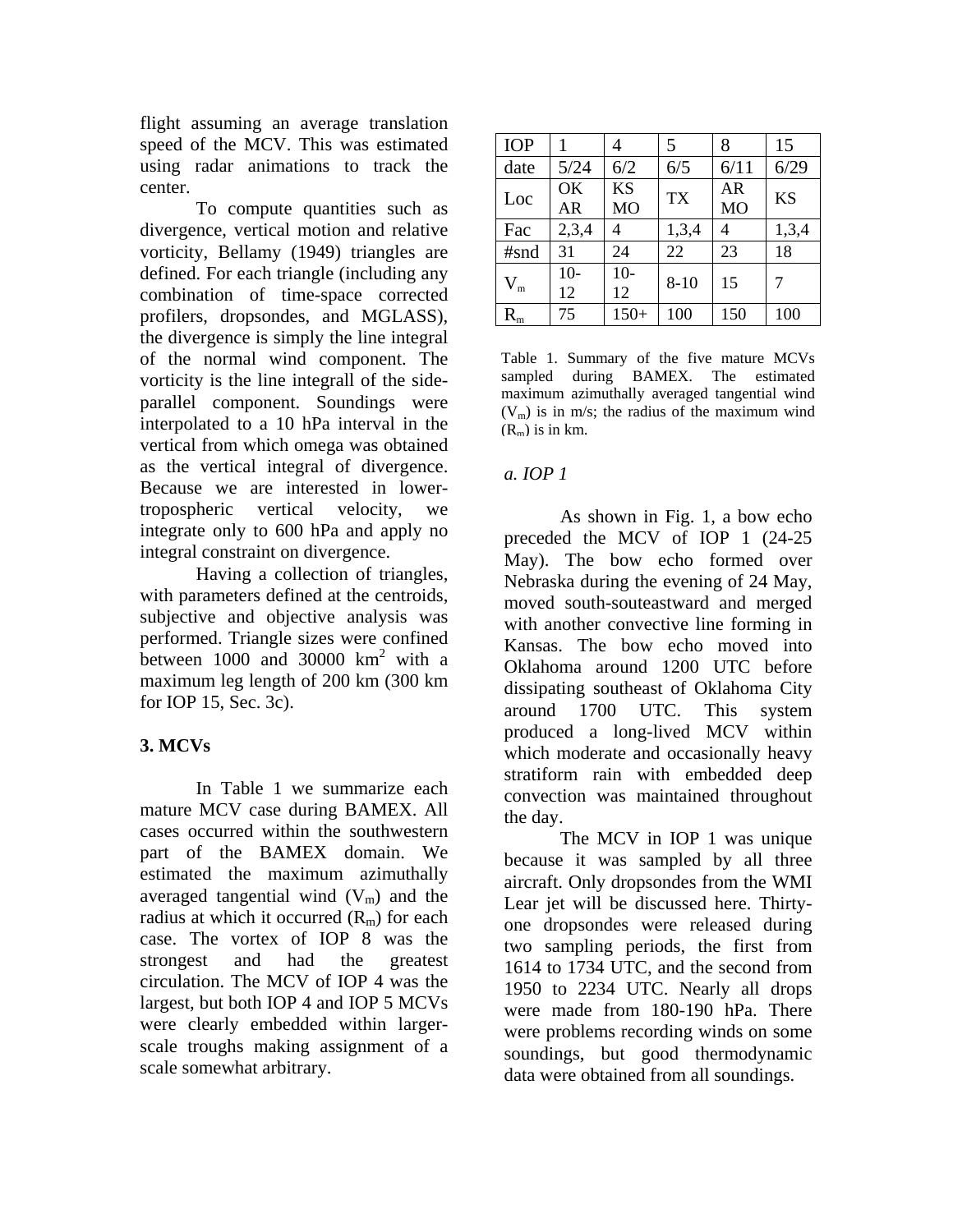The vortex motion, determined from animations of radar and satellite data, was about  $12 \text{ m s}^{-1}$  from  $280^\circ$ . This motion changed little during the day. Thus it was straightforward to merge the



Figure 1. Composite radar images at (a) 1030 UTC 24 May, 2003 and (b) 1630 UTC 24 May. Yellow  $> 40$  dBZ; red  $> 50$  dBz. X's indicate (a) first MCV and (b) second MCV, the vortex discussed herein.

two time-space corrected datasets, at least at the pressure level near the maximum intensity. Those merged data at 600 hPa appear in Fig. 2, plotted in a vortex-relative spatial coordinate with the vortex motion subtracted. A composite dropsonde profile was used to convert height to pressure at profiler locations. Beneath this level, strong



Figure 2. Analysis of temperature (orange, dashed) and relative humidity (green) and wind barbs at 600 hPa using soundings and profiles time-space corrected to 1930 UTC 24 May. Wind are system relative. Contour interval for temperature is 0.5oC; for relative humidity it is 10%.

vertical shear (see Part 2) resulted in more structural transience, preventing a defensible merging of data from separate flights.



Figure 3. Vertical cross section oriented approximately east-west passing about 50 km south of the vortex center, constructed using dropsondes from flight 1. Green, magenta and brown contours indicate relative humidity of 90%, 70& and 50%, respectively. Potential temperature is contoured (dashed) with an interval of 4 K.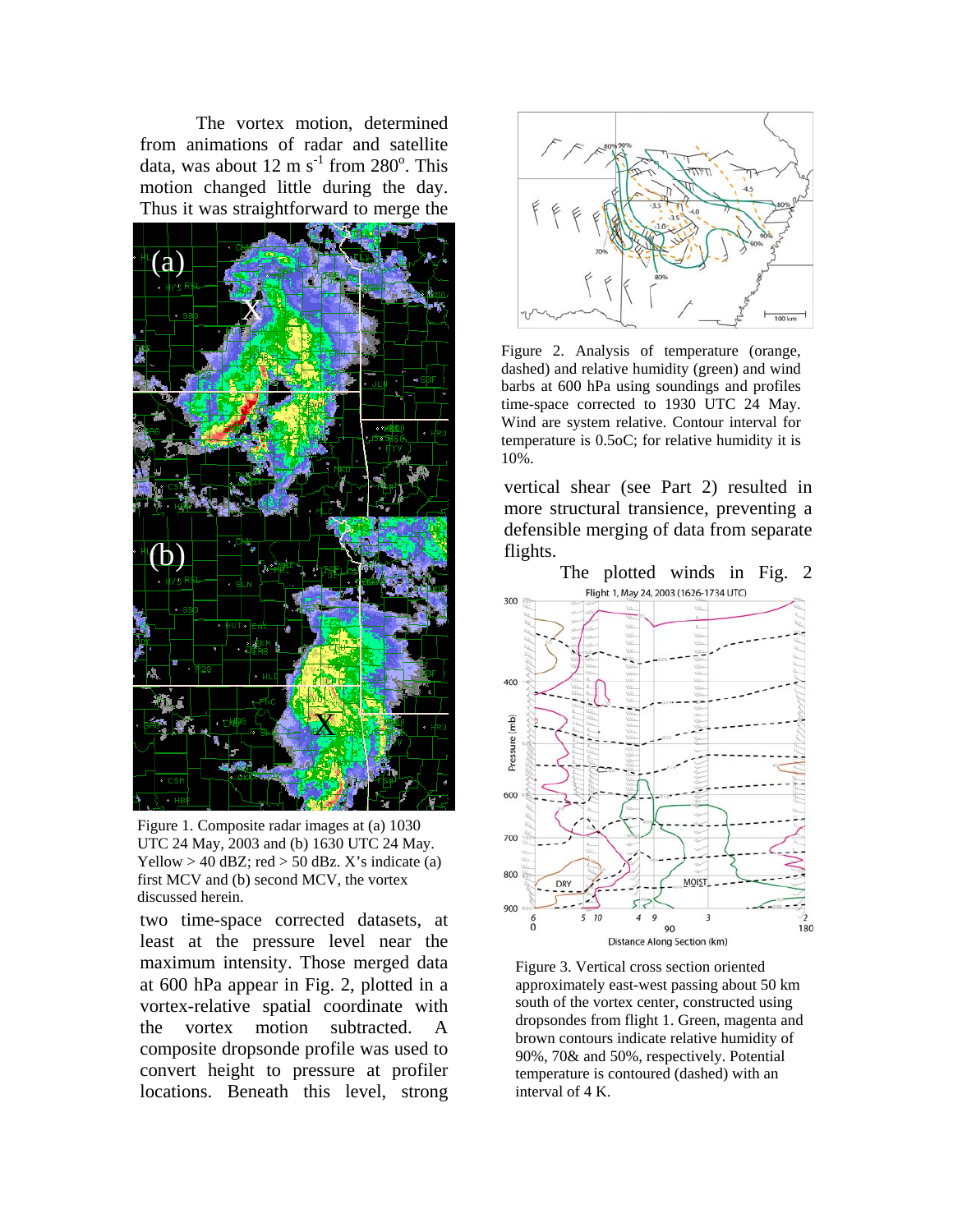revealed a clear cyclone circulation centered over northwestern Arkansas with a radius of maximum wind near or slightly less than 100 km. The axis of the vortex appeared elongated from westnorthwest to east-southeast, along the direction of both the vortex motion and the mean wind shear between 900 and 500 hPa, the latter being deduced from averaging the dropsondes. The maximum tangential wind was estimated to be  $10-12$  m s<sup>-1</sup>. There was little evidence of vortex-scale temperature perturbations in the core, suggesting that 600 hPa is close to the level of maximum tangential winds, assuming hydrostatic and gradient wind balance.

A cross section constructed from flight 1 (Fig. 3) shows that to the south



Figure 4. (a) Composite radar from 0400 1730 UTC 11 June, 2003. UTC June 10 and (b) 0530 UTC June 11. MCV positions are indicated by X's.

of the vortex, the westerlies were slightly warmer and drier on this pressure level, but as one moved lower to the 900-800 hPa layer, the relative humidity decreased to below 50%. This lower-tropospheric dryness could be traced to subsidence behind the bow echo over northern Oklahoma earlier in the day.

## *b. IOP 8*

The strongest, largest and longest-lived of the five MCVs was sampled during IOP 8 on 11 June. The large-scale setting and life-cycle of the MCV and its attendant effects on lowertropospheric frontal structure are summarized in Galarneau and Bosart (2004) elsewhere in this volume.

To provide a modest amount of context for this MCV, we show radar

#### 850 hPa Composite Analysis (1608-1902 UTC 11 June)



Figure 5. Station plots (red=temperature; green = relative humidity), wind barbs (brown =  $d$ ropsonde, blue  $=$  wind profiler) and temperature contours (1oC interval), time-space corrected to

images in Fig. 4 from the early morning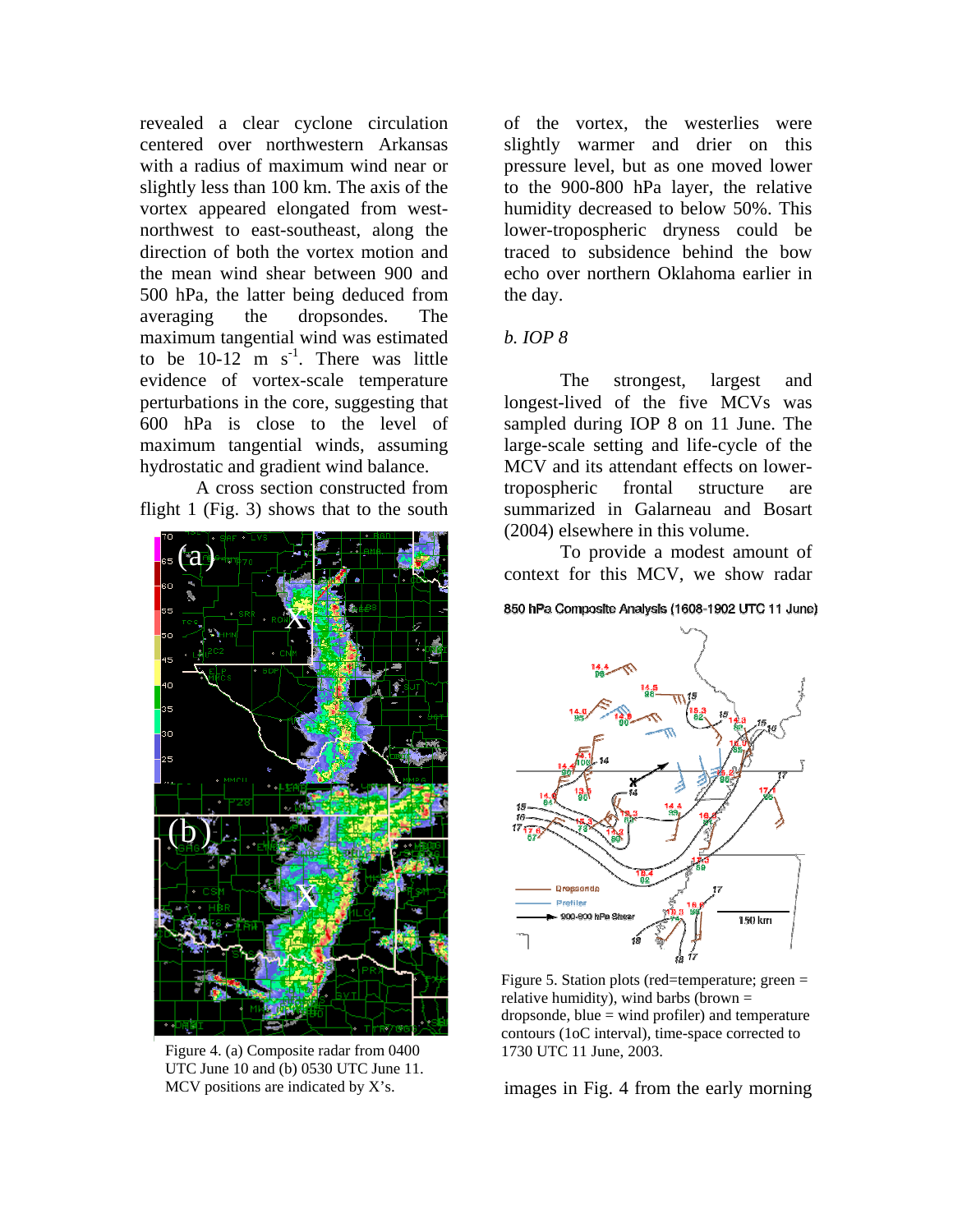hours of June 10 and June 11 that reveal the MCV grew out of two prior convective systems. There was clearly a vortex evident in the MCS that moved out of New Mexico on 9-10 June (Fig. 4a), based on profiler observations and radar reflectivity animations. The leading convective line moved southeastward through Texas while the MCV moved to the northeast. The background flow was such that the shear vector from  $\sim 0$  to 3 km AGL was directed toward the southeast, but the lower-middle tropospheric wind was directed northeastward.



Figure 6. Vertical cross section (E-W through the the cross section. vortex center) of vorticity (red, contour interval  $=$ 5x10-5 s-1) and anomalous virtual potential temperature (gold  $> 0$ , cyan  $< 0$ , black = 0; 1 K interval). Green arrows indicate projection of sounding locations into cross section.

On the night of 10-11 June, an MCV was clearly evident within the stratiform region of the large MCS over Oklahoma. Whether this was an enhancement of the original center or a new center is not known. The vortex moved into northern Arkansas and southern Missouri during the daytime on 11 June.

The structure of the MCV is summarized in Fig. 5, in which we show an analysis of the temperature at 850 hPa, indicating the vortex core is cool relative to its surroundings at this level. The winds and temperature indicate pronounced lower-tropospheric temperature advection, warm advection to the southeast of the center and cold advection to the west. The wind at this level indicates a strong MCV. Maximum tangential winds near the level of maximum intensity (600-700 hPa) are almost uniformly 15 m  $s^{-1}$  around the vortex (system relative).

More information on the structure of the MCV is contained in a vertical cross section of vorticity and perturbation virtual potential temperature  $\theta_v$ ' (Fig. 6). The vorticity is derived from triangles of time-space corrected dropsondes and wind profilers. The vorticity is gridded using a Cressman scheme with the values of vorticity valid at triangle centroids, and the influence of a triangle being inversely proportional to its area. The  $\theta_{v}$ field is obtained by subtracting the mean vertical profile averaged over all soundings, and analyzing those soundings within 100 km of the plane of

The vortex is deep, extending from the surface throughout the troposphere. Above 400 hPa, there is a tilt evident. We believe this is the signature of an upshear tropopausebased precursor cyclonic vorticity center analyzed by Galarneau and Bosart (2004). The MCV retains some of the canonical temperature structure with warm air above and cool air beneath the vortex. However, the dominant attributes of the temperature structure are asymmetries in the 'x' direction. In the lower and middle troposphere, warm air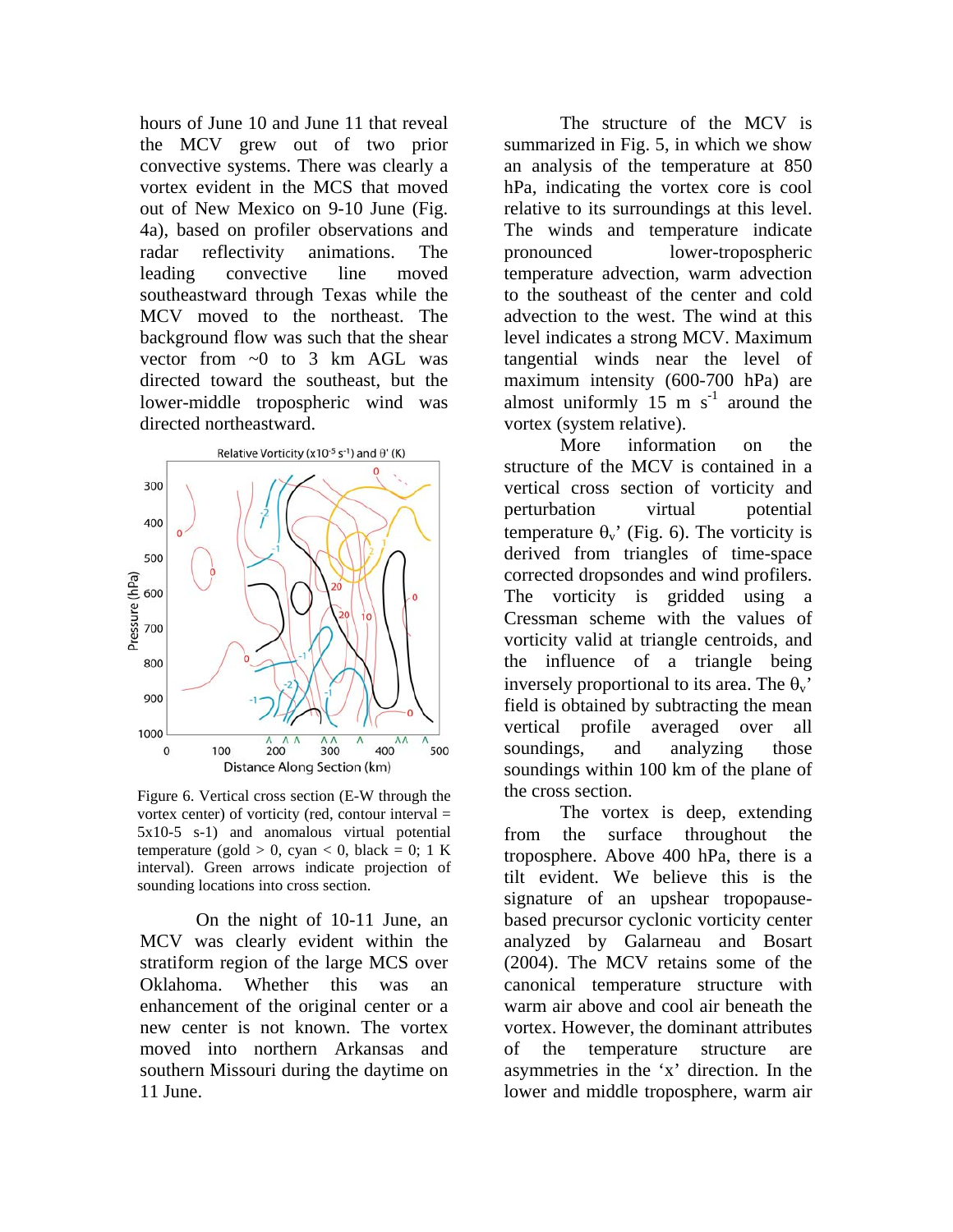dominates on the east side and cool air on the west side, consistent with vortex induced horizontal advection. Aloft, the cool air to the west of the vortex is consistent with cyclonic vorticity at the tropopause to the west of the MCV.

## *c. IOP 15*



Figure 7. Composite reflectivity at 0500 UTC 29 June. 'A' denotes likely region in which MCV of IOP 15 formed. 'B' indicates another probable mesoscale vortex as evinced by radar image animation.

The MCV of IOP 15 originated among multiple convective systems over western Kansas on the night of 29 June, 2003 (Fig. 7). At present it is unclear whether the vortex arose from a single MCS or was a composite result of all the MCSs in the region. Regardless, a characteristic cyclonic swirl of radar echoes was evident beginning near 1100 UTC and indicated that an MCV was present in Central Kansas. Both MGLASS and the Lear jet were deployed to sample the MCV during the afternoon. The MCV is revealed by a plot at 750 hPa (Fig. 8), even though it attained its maximum intensity between 500 and 600 hPa (Fig. 9). An area of warm advection is evident on the southeastern flank of the vortex. This extends to the surface where it appears

that meridional winds associated with the vortex advected warm, moist air poleward, destabilizing the troposphere (see Part 2).

The vertical structure of the vortex is shown in Fig. 9. Unlike the MCV of IOP 8, there is almost no tilt of

750 hPa Composite Analysis (1920 - 2207 29 June)



Figure 8. System-relative Winds at temperature at 750 hPa for IOP 15 (corrected to 2050 UTC). Colors are as in Fig. 6 except that gold wind barbs indicate an MGLASS sounding.



Figure 9. As in Fig. 7, but for IOP 15, valid 2050 UTC 29 June. Gold contours are used for  $\theta_v$ ' > 1 K. Dashed red line indicates relative vorticity  $\langle -5x10^{-5} \text{ s}^{-1} \rangle$ .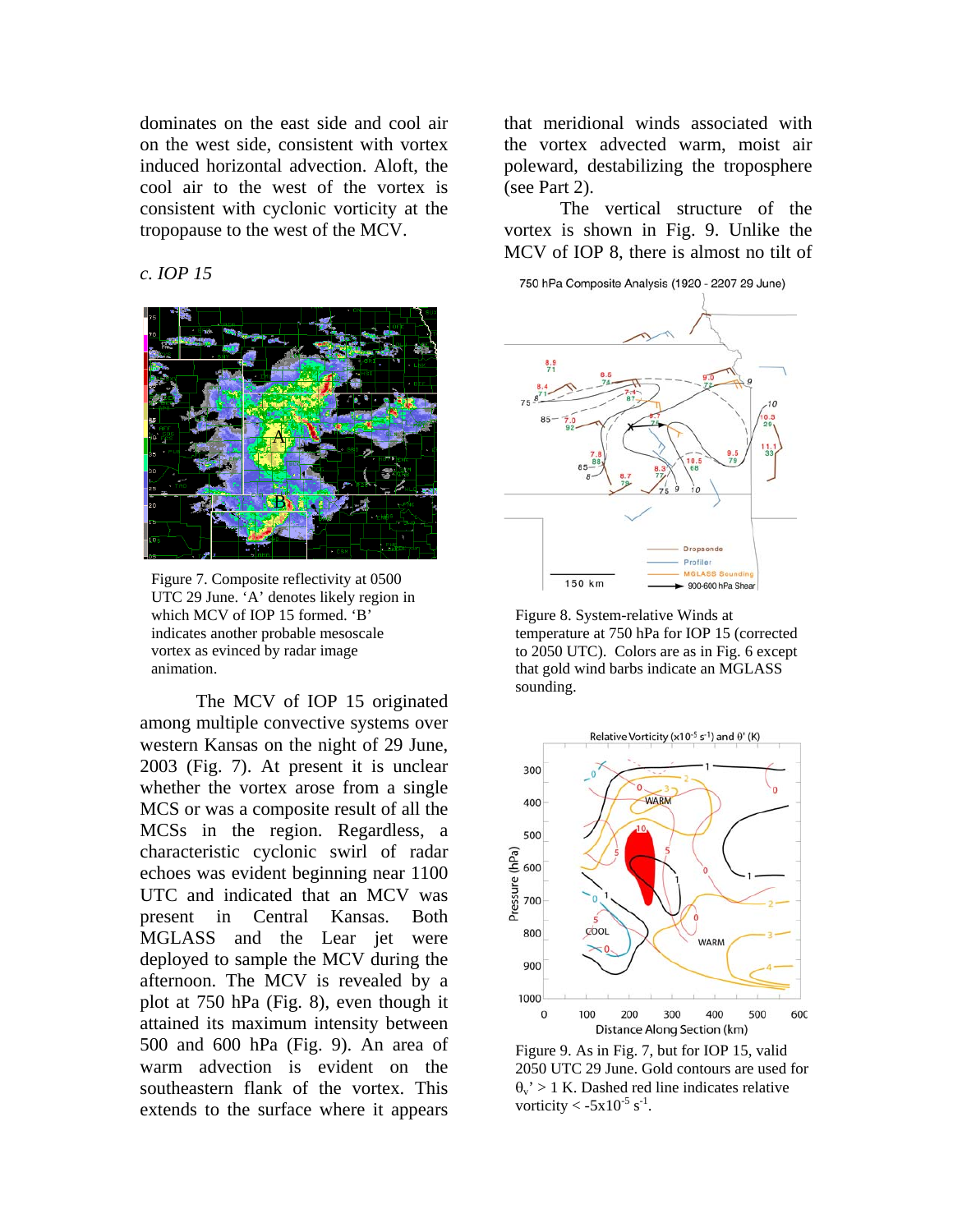the vortex in the upper troposphere. Instead an anticyclone is evident directly above the MCV, similar to the composite structure shown by Fritsch et al. (1994). This MCV penetrates to the surface, but there is a notable tilt over the lowest kilometer, also in contrast to IOP 8. This MCV maintains a maximum vorticity about half that of IOP 8.

The virtual potential temperature perturb ation field (biased warm because the soundings were not evenly distributed around the vortex) shows warm air in the middle-upper troposphere between the cyclone and anticyclone. However, cool air is not evident beneath the MCV. Instead, a dipole pattern exists, consistent with vortex-induced temperature advection, with warm air to the east and cool air to the west. The pronounced warm air to the east of about  $x=400$  km is probably not vortex induced, but represents environmental inhomogeneity.

## **4. Conclusions**

In Part 1, we have examined the thermo dynamic and kinematic structure of three of the five mature MCVs observed during BAMEX. Implications for convection retriggering will be explored in Part 2. In general, the MCVs collectively represent a sampling of different parts of a parameter space governed by intensity, and size. The MCV of IOP 8 was the strongest, had the greatest circulation and was the longest-lived. Davis et al. (2002) noted a relationship between vortex strength and longevity. However, it will be shown (Part 2) that the shear was also the weakest for IOP 1, suggesting that the MCV's longevity may have resulted from a lack of strain on the vortex. The MCVs in IOPs 4, 5 and 8 were all

clearly influenced by a larger-scale cyclonic vorticity feature, whereas the MCVs in IOPs 1 and 15 appeared to be relatively separated from larger-scale vorticity features (concerning structure only, not formation).

An important result shown by the detailed dropsonde and profiler data is that MCVs in IOPs 8 and 15 clearly penetrated to the surface. The MCV of IOP 8 induced warm frontogenesis in the boundary layer as well (not shown). Horizontal advection of temperature and moisture appeared strongly influenced by the MCV, leading to the appearance that the MCV was functioning as a small-scale baroclinic wave (or vortex), as noted by Jiang and Raymond (1995) based on idealized numerical simulations. This picture departs significantly from the classical picture of balanced MCVs wherein the primary temperature anomalies are above and below the core of the vortex. Whether this temperature structure was in a balanced state with the vortex will be assessed in future work.

## **References**

- Bellamy, J. C, 1949: Objective calculations of divergence and vertical velocity and vorticity. *Bull Amer. Meteor. Soc*., **30**, 45- 49.
- Davis, C. A., D. A. Ahijevy ch, and S. B. Trier, 2001: Detection and Prediction of Warm Season, Midtropospheric Vortices by the Rapid Update Cycle. *Mon. Wea. Rev.*, **130**, 24-42.
- Davis, C., N. Atkins, D.Bartels, L. Bosart, M. August issue. Coniglio, G. Bryan, W. Cotton, D. Dowell, B. Jewett, R. Johns, D. Jorgensen, J. Knievel, K. Knupp, W.-C. Lee, G. McFarquhar, J. Moore, R. Przybylinski, R. Rauber, B. Smull, J. Trapp, S. Trier, R. Wakimoto, M. Weisman, and C. Ziegler, 2004: The Bow-Echo And MCV Experiment (BAMEX): Observations and Opportunities, *Bull. Amer. Meteor. Soc.*,